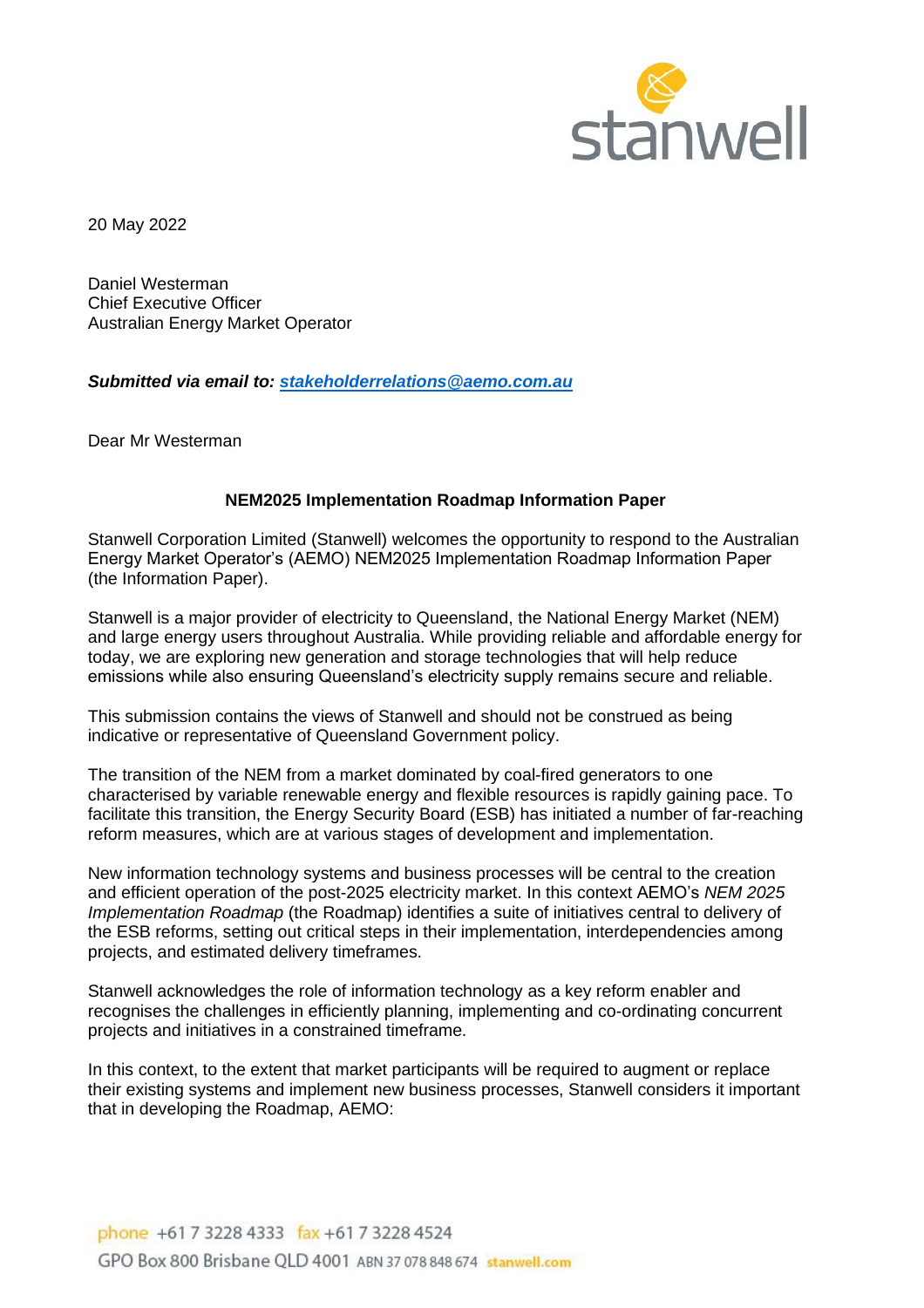- clearly articulates the benefits and accurately forecasts the costs of each initiative to be undertaken,
- transparently identifies individual project risks and prepares potential contingencies to mitigate against them,
- identifies critical dependencies between individual projects to enable pro-active management,
- considers opportunities for bundling and sequencing initiatives to enhance the efficiency of implementation,
- ensures new systems and processes are forward-looking, having the ability to accommodate new technologies over time, and
- minimises the costs of implementing the NEM2025 reforms on a whole-of-system basis.

The decisions that AEMO takes today will have fundamental implications for the post-2025 NEM system architecture and system efficiency. In recognition of this, it is important that AEMO builds as much flexibility as practical into its Roadmap to contend with the uncertainty it has acknowledged, and any potential unforeseen developments arising from the wider ESB Post-2025 market reform process.

# **An incomplete roadmap**

The deliberate exclusion of the Capacity Mechanism and Congestion Management Mechanism elements of the ESB's recommendation undermines the purpose of producing an integrated roadmap.

Each of those elements is likely to be "large" in the categorisation provided by AEMO in that each is likely to have a complex design with multiple system touchpoints. Indications from the Australian Energy Market Commission (AEMC) are that each is expected to commence in the near-term (the Capacity Mechanism is planned to have rules and legislation in place during financial year 2023) meaning that the early part of the Roadmap will be disrupted.

While the full range of systems impacts and dependencies may not be known, including an estimate of the impact of these reforms is clearly a superior risk management approach than pretending they won't have any impact.

# **Reform Pathway**

Given that many initiatives are in their early stages of planning and development, without detailed scoping and firm dates for implementation, Stanwell agrees that the strategic implementation pathway has key advantages over the alternative regulatory-led approach.

As the future state becomes clearer, this pathway is more likely to enable the program to be more simply optimised, generating cost efficiencies by minimising on the number of replacement investments over time, and allowing the framework to be suitably scaled.

Notwithstanding this, Stanwell agrees that AEMO's final decision on the implementation pathway should be guided by a robust review of the relative costs and benefits of each approach in its business case assessment.

### **Sequencing and prioritisation of initiatives**

Stanwell considers there to be insufficient information about the individual initiatives in the Roadmap and the extent to which existing systems will need to be enhanced or replaced to confidently assess the merits of the proposed scheduling of initiatives which appear to be driven by regulatory timelines. It is likely that further scoping work on the initiatives will be needed to make a meaningful assessment of complexities and dependencies.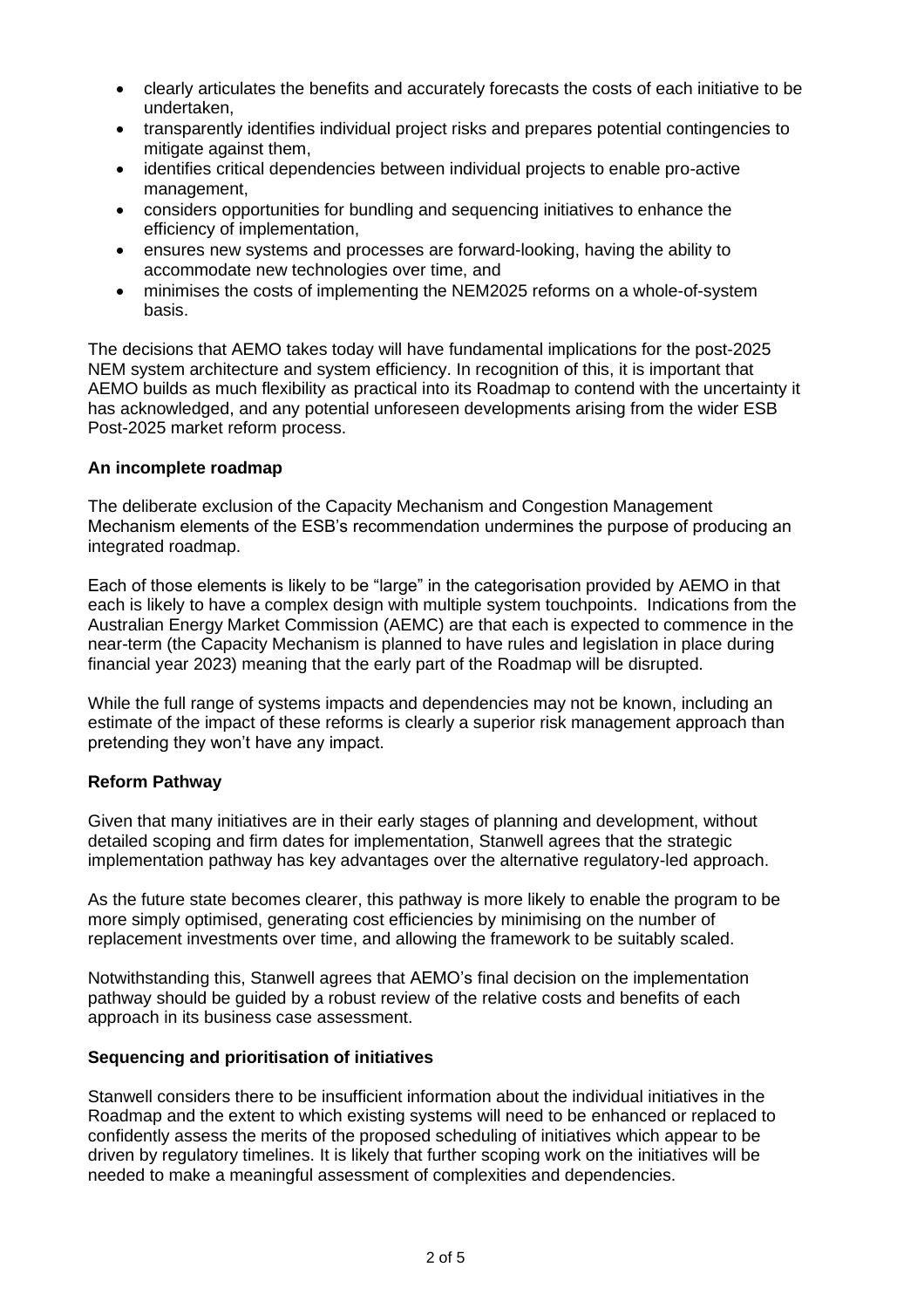The Information Paper notes that there are several other reforms underway that will have implications for the implementation of NEM2025 reform initiatives. While these reforms are identified in AEMO's Regulatory Implementation Roadmap, it is unclear which dependencies have been considered in the NEM2025 Implementation Roadmap.

AEMO's proposal to merge the two Roadmaps in mid-2022 will provide an overall perspective of the full suite of reforms that are currently being undertaken or under consideration. This will more clearly demonstrate that clear linkages and dependencies in relation to all Post-2025 initiatives are accounted for. It is important that all reforms with IT impacts are considered holistically, and sequenced wherever possible to get the most efficient outcome, that is least cost for consumers over time.

Stanwell is of the view that AEMO needs to retain an element of flexibility in the overall sequencing and prioritisation of its initiatives, particularly in the early stages of the reform process. Given the pace of market evolution and the (arguably optimistic) implementation period indicated in the Roadmap it is likely additional rule changes or systems requirements will emerge before the roadmap is completed. As such there will be a likely need for AEMO to periodically revisit and refine its Roadmap.

# **Implementation Timeframes**

Stanwell is strongly of the view that the timeframes afforded for the planning, development and implementation of Roadmap initiatives appear impractically short and may not make sufficient provision for inevitable delays. Clearly, this poses significant risks for market participants and AEMO in relation to allocated testing windows, on-time project delivery and cost minimisation.

Unintended delays or unexpected events in the design, development and implementation process can have serious implications for system readiness, the commencement and release of other dependent reform projects, and the development of projects undertaken by market participants to ensure system and operational readiness. If delays are not commensurately accommodated and instead result in the truncation of testing windows, the risks of system and/or market failure are heightened, with subsequent implications for the timely and effective delivery of the overall reform program.

While the Roadmap is based on the best available information, this data is limited. As a result, it is difficult to assess whether these project risks have been sufficiently accommodated in the scheduling process, particularly noting AEMO may potentially be moving from legacy to contemporary replacement systems.

In light of this, Stanwell believes that AEMO needs to demonstrate that adequate contingencies are or will be put in place, and that market participants will be provided with reasonable timeframes to undertake design impact analysis, additional testing, and additional re-builds required to align with any project shift.

# **Impacts on market participants**

The system and business process changes foreshadowed in the Roadmap are comprehensive and will involve both AEMO and market participants incurring substantial financial costs in development, integration, testing and implementation. Given the number and scale of reforms that are identified in the Roadmap, it is essential that they be implemented as efficiently and effectively as possible, in order to minimise the impact on electricity prices for energy consumers.

Ideally, any cost benefit assessment of alternative reform pathways should consider all costs and benefits. Stanwell understands that AEMO is developing a business case on providing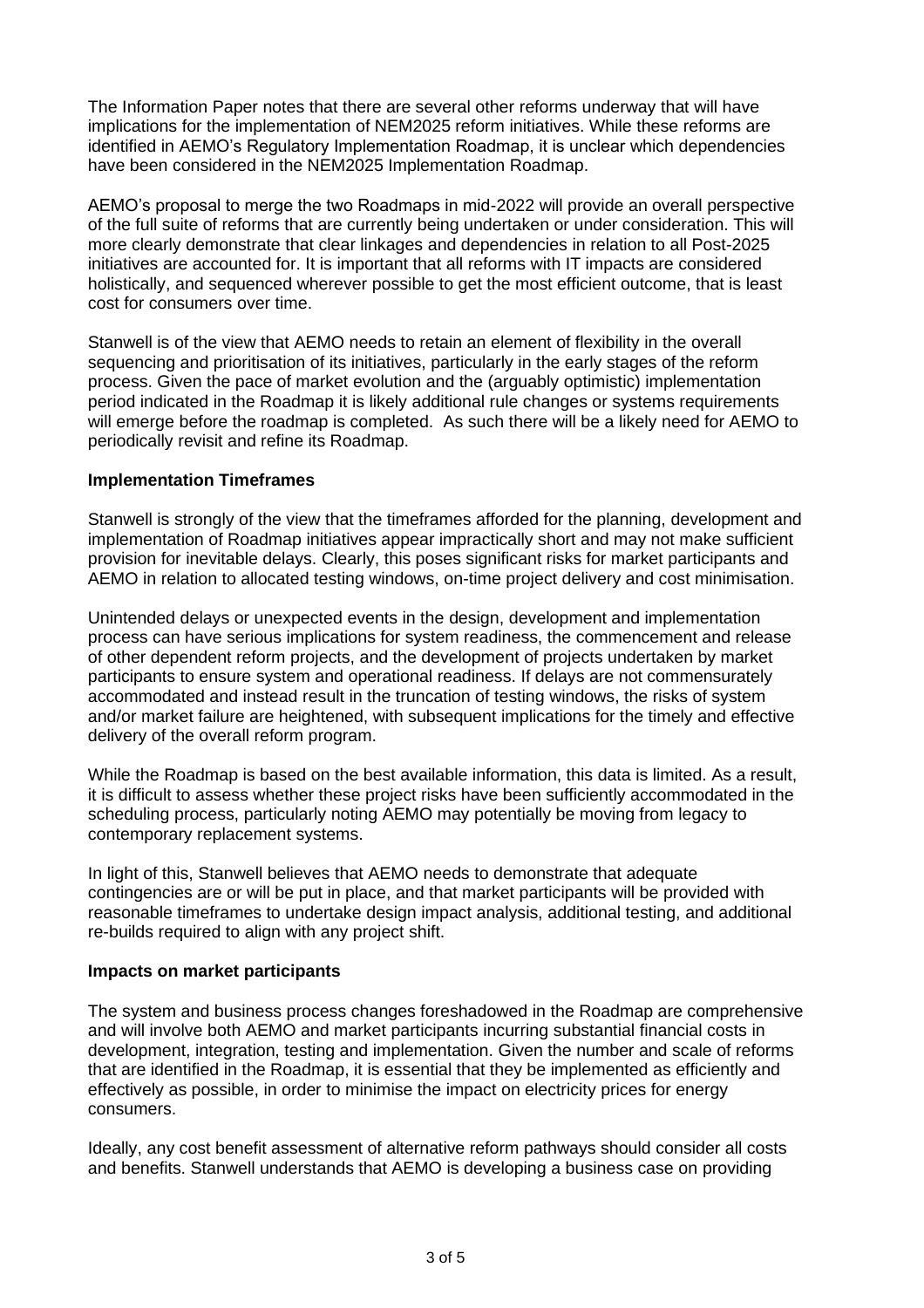cost estimates for the individual NEM2025 initiatives and a whole of life cycle cost comparison for each pathway. However, this review appears to be limited because, while it will explicitly consider the costs of AEMO's work program, it will only include a qualitative assessment of the impacts to industry and only the difference between the two pathways. 1

Both pathways appear to have multiple work streams in the same state at the same time leading to "peaky" resourcing requirements which would affect AEMO and all participants at the same time. For example in Q4 2023 the strategic implementation pathway has ten (10) initiatives in "solution delivery" plus eight in "incremental delivery" or "indicative development". The regulatory-led pathway also has 14 to 18<sup>2</sup> initiatives in those states at that time.

Learnings from past reform initiatives indicate there can be substantial upfront and ongoing costs incurred. For example, Stanwell's costs for implementing systems to move to five-minute settlement were consistent with the "tens of millions of dollars" estimated by the AEMC's consultant, Energy Edge.<sup>3</sup> Similarly, participants are currently experiencing significant increases in AEMO fees related to AEMO's implementation costs.

It is likely that given the number and far-reaching implications of the initiatives set out in the Roadmap (and other ESB reforms not yet captured in the Roadmap), the system costs of the NEM2025 reforms that market participants will incur will be substantially higher.

It is important that the pathway selected provides a reasonable resourcing and implementation task for participants in order to avoid unnecessary costs which are ultimately borne by consumers.

Moreover, to assist industry minimise its costs in making required changes to internal delivery programs, Stanwell considers that AEMO should, as soon as possible, provide more of the anticipated changes in its tools, data (EMMS) and process. This could take the form of technical documents, work packages and high-level impact assessments across functional areas that will be impacted by each Roadmap initiative. This detailed specification document will enable market participants to more accurately assess the implications of proposed changes for their internal tools, data and business processes, and plan accordingly.

# **Conclusion**

Stanwell acknowledges that comprehensive reforms are needed across the NEM to facilitate the ESB's post-2025 electricity market design and accommodate the transition to an electricity grid dominated by renewable energy generation. However, any IT changes, new technologies, or process changes needed to underpin these reforms should be undertaken in such a way that it minimises risks and costs to market participants and consumers, while protecting delivery dates.

Based on the information available, Stanwell considers that the current Roadmap does not provide market participants with sufficient assurance in this context. It urges AEMO to work closely with industry to provide more detailed information and update the Roadmap commensurately.

<sup>1</sup> AEMO, *Regulatory Implementation Roadmap (draft v7) & NEM2025 Implementation Roadmap*, presentation to Stakeholder Forum on 11May 2022.

<sup>2</sup> Four initiatives are labelled as being delayed, but no timeline for the delay is provided.

<sup>3</sup> Energy Edge Proposal - [5 Minute Settlement Rule Change \(aemc.gov.au\)](https://www.aemc.gov.au/sites/default/files/content/9e286789-9686-4e49-8627-612fa9e3dfb0/AEMC-5-Minute-Settlement-Rule-Change-Mar-2017-FINAL-DELIVERED.PDF)